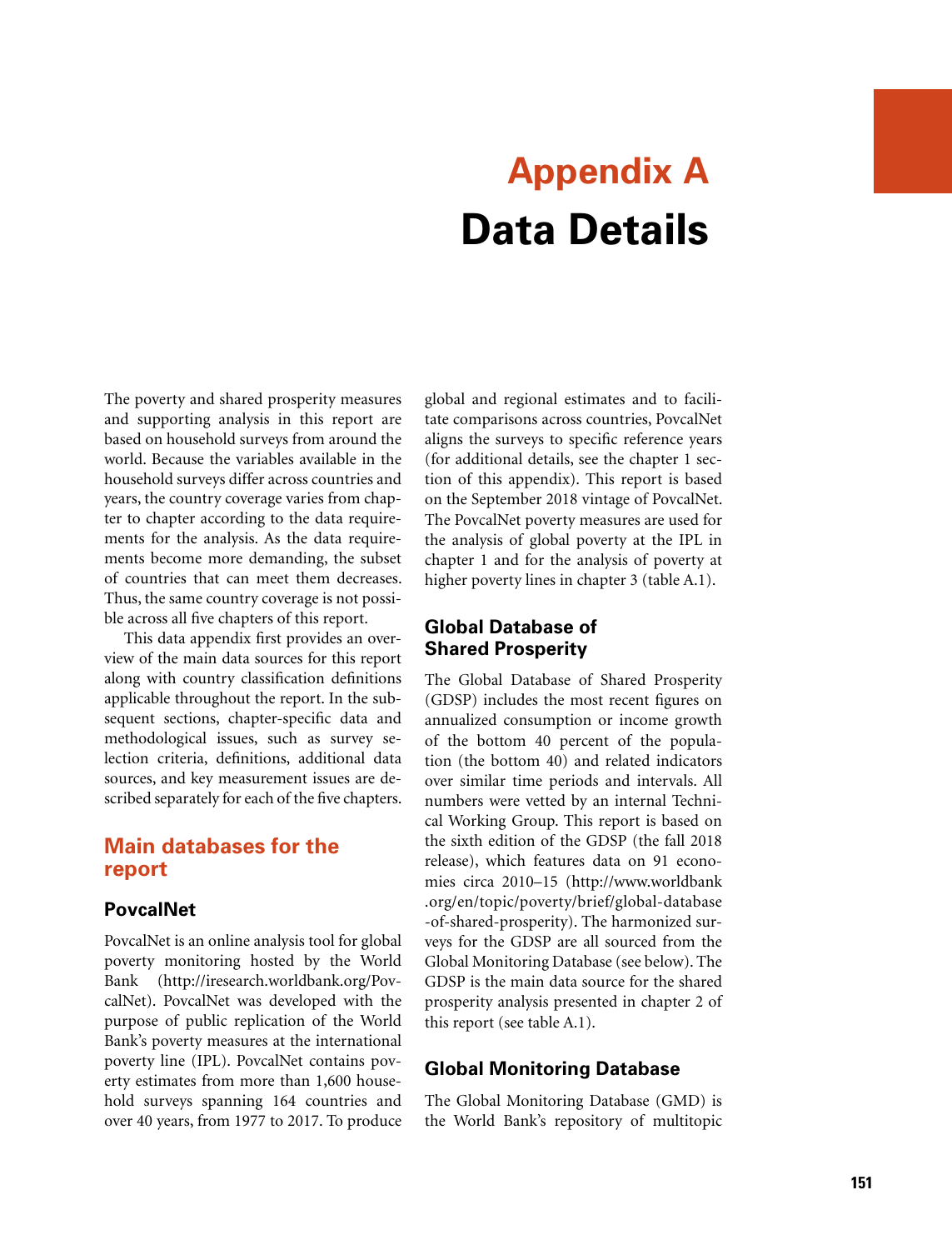|                                                    | <b>Global Monitoring</b><br><b>Database</b>   | <b>PovcalNet</b>                          | <b>Global Database of</b><br><b>Shared Prosperity</b> |
|----------------------------------------------------|-----------------------------------------------|-------------------------------------------|-------------------------------------------------------|
| Chapter 1: Ending Extreme Poverty                  | Fall 2018 release.<br>data from circa 2015    | Fall 2018 release.<br>data from 1977-2017 |                                                       |
| Chapter 2: Shared Prosperity                       | Fall 2018 release.<br>data from circa 2010-15 |                                           | Fall 2018 release.<br>data from circa 2010-15         |
| Chapter 3: Higher Standards for a<br>Growing World |                                               | Fall 2018 release.<br>data from 1977-2017 |                                                       |
| Chapter 4: Beyond Monetary Poverty                 | Fall 2017 release.<br>data from circa 2013    |                                           |                                                       |
| Chapter 5: Inside the Household                    | Fall 2016 release.<br>data from circa 2013    |                                           |                                                       |

#### **TABLE A.1 Overview of Principal Data Sources by Chapter**

income and expenditure household surveys used to monitor global poverty and shared prosperity.<sup>1</sup> As of June 2018, the GMD contains more than 1,100 household surveys conducted in 156 countries. For a few countries, the welfare aggregate of the GMD spans up to 46 years, from 1971 to 2017, whereas for most other countries, coverage is significantly less. The household survey data are typically collected by national statistical offices in each country, and then compiled, processed, and vetted by the World Bank's internal Technical Working Group. Selected variables have been harmonized to the extent possible such that levels and trends in poverty and other key sociodemographic attributes can be reasonably compared across and within countries over time. The GMD's harmonized microdata are used in PovcalNet and the GDSP.

In this report, the GMD is used for the global poverty profile in chapter 1, the multidimensional poverty measures in chapter 4, and the individual poverty measures in chapter 5. Whereas chapter 1 uses the latest version of the GMD, analyses in chapters 4 and 5 are based on a previous version (see table A.1).

# **Classification of economies**

The economy classifications by income level, geographical region, and fragile and conflictaffected situation are described in this section. The term country, used interchangeably with economy, does not imply political independence but refers to any territory for which authorities report separate social or economic statistics.

## **By income**

The World Bank updates annually the income classification of economies. The income classification used in this report is based on the World Bank's 2018 fiscal year classifications. According to fiscal 2018 definitions, lowincome economies are defined as those with a gross national income (GNI) per capita, calculated using the [World Bank Atlas method,](https://datahelpdesk.worldbank.org/knowledgebase/articles/378832-what-is-the-world-bank-atlas-method) of US\$1,005 or less in 2016; lower-middleincome economies are those with a GNI per capita between US\$1,006 and 3,955; uppermiddle-income economies are those with a GNI per capita between US\$3,956 and 12,235; and high-income economies are those with a GNI per capita of US\$12,236 or more. The list of economies by income and lending classification is available at [http://databank](http://databank.worldbank.org/data/download/site-content/OGHIST.xls) [.worldbank.org/data/download/site-content](http://databank.worldbank.org/data/download/site-content/OGHIST.xls) [/OGHIST.xls.](http://databank.worldbank.org/data/download/site-content/OGHIST.xls)

#### **By geographical region**

In this report, the six geographical regions comprise (1) low- and middle-income economies, and (2) economies eligible to receive loans from the World Bank (such as Chile) and recently graduated economies (such as Estonia). The aggregate for the six geographical regions is reported as the "sum of regions," which in previous publications was often referred to as the "developing world."

The economies excluded from the six geographical regions (as defined above), mostly high-income economies, are grouped in a category called "rest of the world" in this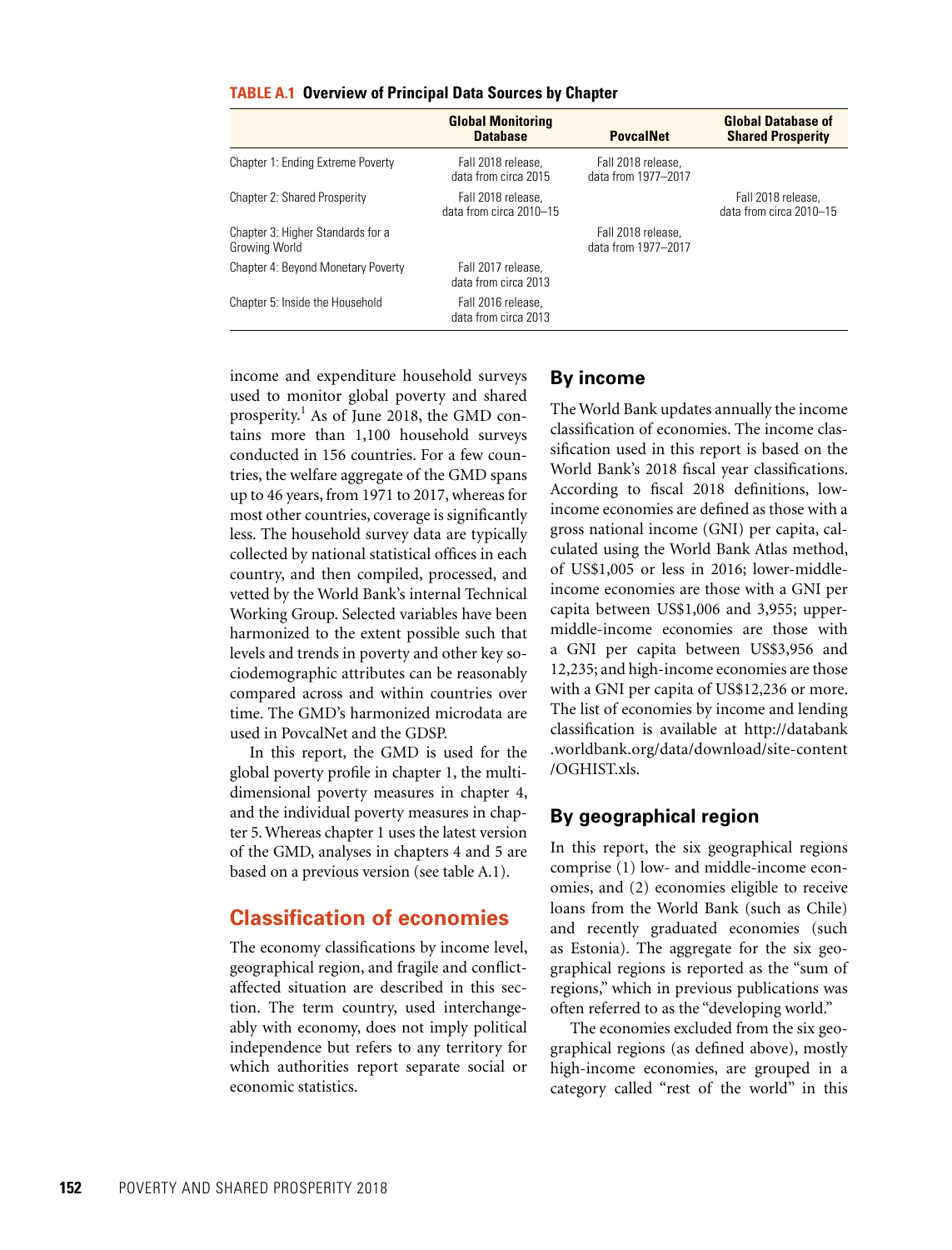report. This group was often referred to as "other high-income" or "industrialized economies" in previous publications.

The economies in each of the six regions and the "rest of the world" category are listed on the next page.

**East Asia and Pacific:** American Samoa; Cambodia; China; Fiji; Indonesia; Kiribati; Democratic People's Republic of Korea; Lao People's Democratic Republic; Malaysia; Marshall Islands; Federated States of Micronesia; Mongolia; Myanmar; Northern Mariana Islands; Palau; Papua New Guinea; Philippines; Samoa; Solomon Islands; Thailand; Timor-Leste; Tonga; Tuvalu; Vanuatu; Vietnam.

**Europe and Central Asia:** Albania; Armenia; Azerbaijan; Belarus; Bosnia and Herzegovina; Bulgaria; Croatia; Czech Republic; Estonia; Georgia; Hungary; Kazakhstan; Kosovo; Kyrgyz Republic; Latvia; Lithuania; former Yugoslav Republic of Macedonia; Moldova; Montenegro; Poland; Romania; Russian Federation; Serbia; Slovak Republic; Slovenia; Tajikistan; Turkey; Turkmenistan; Ukraine; Uzbekistan.

**Latin America and the Caribbean:** Argentina; Barbados; Belize; Bolivia; Brazil; Chile; Colombia; Costa Rica; Cuba; Dominica; Dominican Republic; Ecuador; El Salvador; Grenada; Guatemala; Guyana; Haiti; Honduras; Jamaica; Mexico; Nicaragua; Panama; Paraguay; Peru; St. Kitts and Nevis; St. Lucia; St. Vincent and the Grenadines; Suriname; Trinidad and Tobago; Uruguay; República Bolivariana de Venezuela.

**Middle East and North Africa:** Algeria; Djibouti; Arab Republic of Egypt; Islamic Republic of Iran; Iraq; Jordan; Lebanon; Libya; Morocco; Oman; Syrian Arab Republic; Tunisia; West Bank and Gaza; Republic of Yemen.

**South Asia:** Afghanistan; Bangladesh; Bhutan; India; Maldives; Nepal; Pakistan; Sri Lanka.

**Sub-Saharan Africa:** Angola; Benin; Botswana; Burkina Faso; Burundi; Cabo Verde; Cameroon; Central African Republic; Chad; Comoros; Democratic Republic of Congo; Republic of Congo; Côte d'Ivoire; Equatorial Guinea; Eritrea; Eswatini; Ethiopia; Gabon; The Gambia; Ghana; Guinea; Guinea-Bissau; Kenya; Lesotho; Liberia; Madagascar; Malawi; Mali; Mauritania; Mauritius; Mozambique; Namibia; Niger; Nigeria; Rwanda; São Tomé and Príncipe; Senegal; Seychelles; Sierra Leone; Somalia; South Africa; South Sudan; Sudan; Tanzania; Togo; Uganda; Zambia; Zimbabwe.

**Rest of the world:** Andorra; Antigua and Barbuda; Aruba; Australia; Austria; The Bahamas; Bahrain; Belgium; Bermuda; British Virgin Islands; Brunei Darussalam; Canada; Cayman Islands; Channel Islands; Curaçao; Cyprus; Denmark; Faroe Islands; Finland; France; French Polynesia; Germany; Gibraltar; Greece; Greenland; Guam; Hong Kong SAR, China; Iceland; Ireland; Isle of Man; Israel; Italy; Japan; Republic of Korea; Kuwait; Liechtenstein; Luxembourg; Macao SAR, China; Malta; Monaco; Nauru; Netherlands; New Caledonia; New Zealand; Norway; Portugal; Puerto Rico; Qatar; San Marino; Saudi Arabia; Singapore; Sint Maarten (Dutch part); Spain; St. Martin (French part); Sweden; Switzerland; Taiwan, China; Turks and Caicos Islands; United Arab Emirates; United Kingdom; United States; U.S. Virgin Islands.

# **By fragile and conflict-affected situation**

Countries with fragile situations are primarily International Development Association– eligible countries and nonmember or inactive countries and territories with a 3.2 or lower harmonized average of the World Bank's Country Policy and Institutional Assessment (CPIA) rating and the corresponding rating by a regional development bank, or with a United Nations or regional peacebuilding and political mission (for example by the African Union, European Union, or Organization of American States) or peacekeeping mission (for example, by the African Union, European Union, North Atlantic Treaty Organization, or Organization of American States) during the last three years. The group excludes World Bank countries (for which the CPIA scores are not publicly disclosed) unless they have a peacekeeping or political/peacebuilding mission. This definition is pursuant to an agreement between the World Bank and other multilateral develop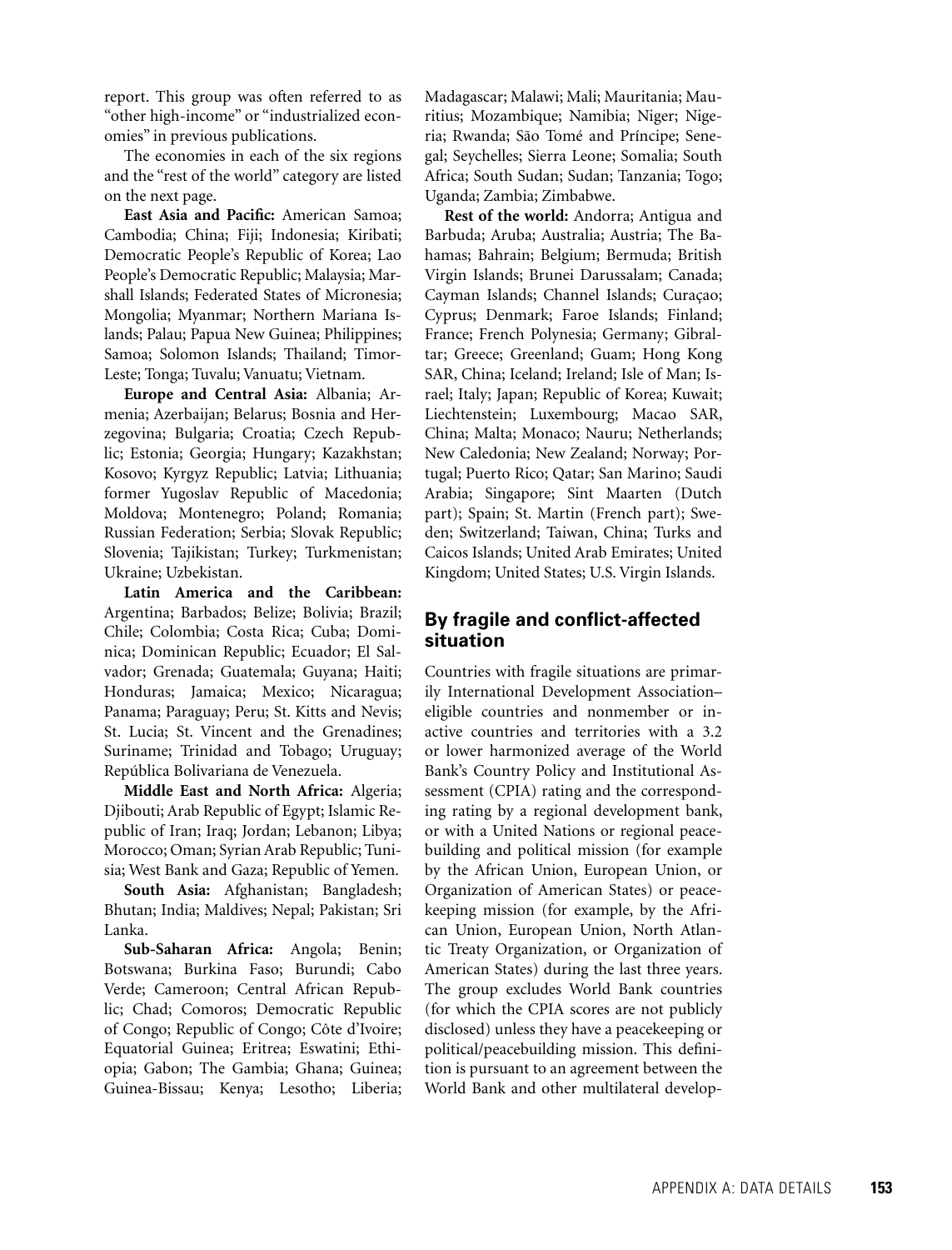ment banks at the start of the International Development Association 15 round in 2007.

The World Bank releases annually the Harmonized List of Fragile Situations. The first such list was compiled in fiscal 2006 and has gone through a series of changes in terms of classification from the Low-Income Countries Under Stress List (2006– 09), to the Fragile States List (2010), to the current Harmonized List of Fragile Situations (2011–15). The concept and the list have evolved as the World Bank's understanding of the development challenges in countries affected by violence and instability has matured. The lists of economies by year are available at [http://www.worldbank](http://www.worldbank.org/en/topic/fragilityconflictviolence/brief/harmonized-list-of-fragile-situations) [.org/en/topic/fragilityconflictviolence/brief](http://www.worldbank.org/en/topic/fragilityconflictviolence/brief/harmonized-list-of-fragile-situations) [/harmonized-list-of-fragile-situations](http://www.worldbank.org/en/topic/fragilityconflictviolence/brief/harmonized-list-of-fragile-situations).

# **Chapter 1 data and methodology**

The World Bank now reports global and regional poverty estimates every two years, coinciding with the publication of the Poverty and Shared Prosperity report. Up until 2008, the frequency of the global estimates was every three years. Because new surveys become available and existing survey and auxiliary data are sometimes updated, the global and regional estimates are revised regularly.

The 2018 edition of global poverty estimates is based on the most recent data available. This section explains notable changes since the 2016 edition of global poverty estimates, discusses some key measurement issues, and describes the auxiliary data, including purchasing power parity (PPP) conversion factors, consumer price indexes (CPIs), population data, and national accounts data.

## **Household survey data for poverty monitoring**

Poverty rates for a region are marked with a note if the available household surveys cover less than 40 percent of the population in the region. The criterion for estimating survey population coverage is whether at least one survey used in the reference year estimate was conducted within two years of the reference year. For the purpose of this chapter, the imputation estimates for India are not counted

toward the 40 percent, which means the South Asia coverage for 2015 is below the threshold. The recent availability of additional survey data has filled gaps in the regional poverty trend for the Middle East and North Africa. In the 2016 edition of the *Poverty and Shared Prosperity Report*, the estimates for the Middle East and North Africa region were not reported for 1999, 2002, and after 2008 because of low population coverage of the data. In the current edition, regional estimates for the Middle East and North Africa are reported for all years.

#### **India**

Although the most recent round of National Sample Survey (NSS) data that the Government of India uses for poverty estimation was collected in 2011–12, a subsequent round of the NSS was collected in 2014–15. This more recent survey collects socioeconomic and demographic information similar to the 2011–12 NSS and earlier NSS rounds. But the 2014–15 NSS cannot be used for direct poverty estimation because the consumption data on only a small subset of items have been released. Given the importance of India to the global poverty count, and the unique situation of having common socioeconomic and demographic data in the 2014–15 NSS (and found in earlier NSSs), a model of consumption has been estimated on the basis of the common socioeconomic, demographic, and geographic characteristics of the population (Newhouse and Vyas 2018). Given the importance of India to the global count of extreme poverty, and the unique situation of having essentially the same socioeconomic and demographic data at two points in time, a model of consumption has been estimated on the basis of the socioeconomic, demographic, and geographic characteristics of the population at these two points in time (Newhouse and Vyas 2018). This allows for an estimate of poverty at the IPL for India in 2014–15, which is then lined up to 2015 and used as the poverty estimate for India in chapter 1 (for details on the lineup method, see the section "Estimating global and regional poverty: The 'lineup,'" below). For further details on the consumption model for India, see box 1.3 in chapter 1.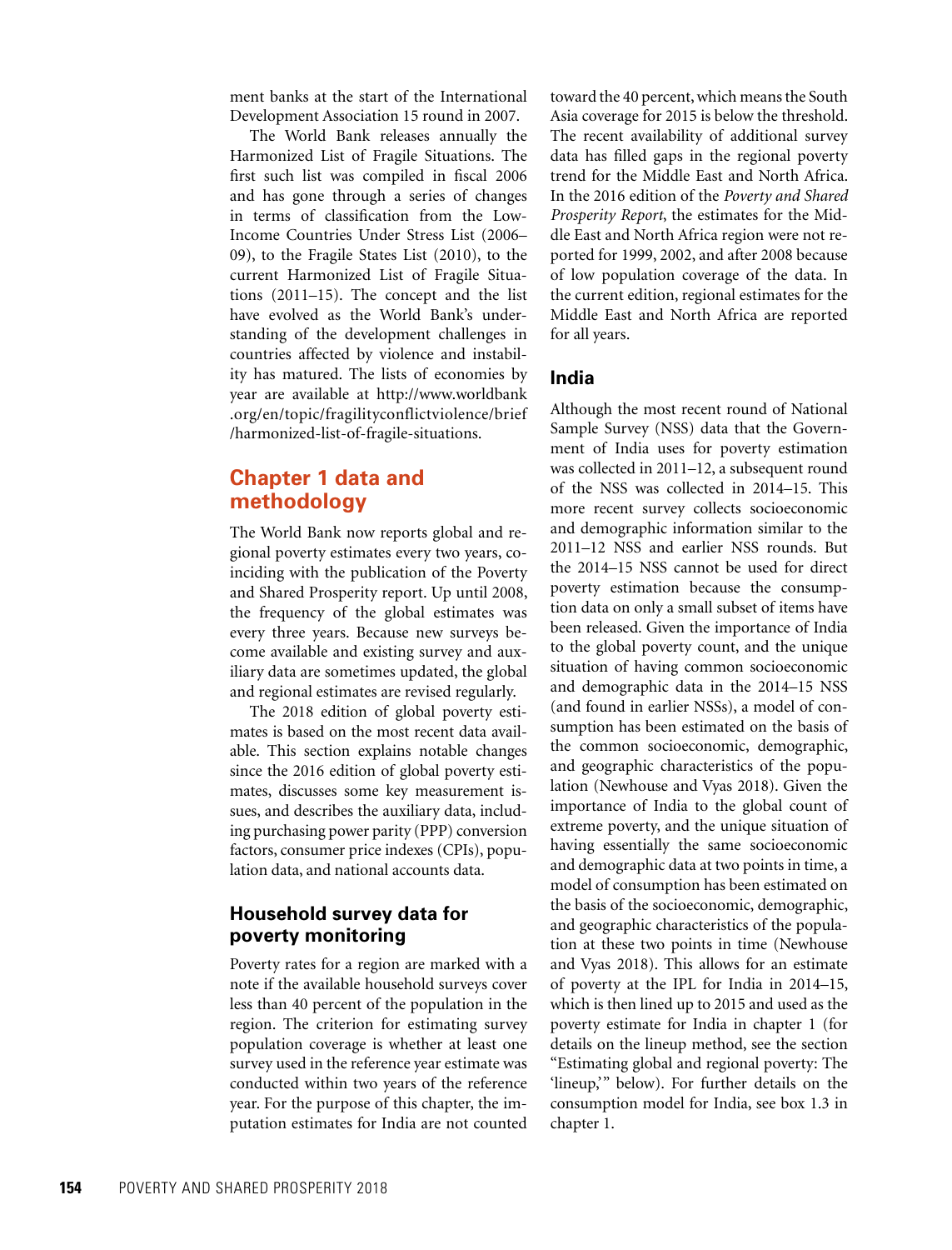# **Auxiliary data: PPP, CPI, population, and national accounts**

**PPP conversion factors.** The poverty estimates for all countries are based on consumption PPPs from the 2011 round of data collection coordinated by the International Comparison Program. The PPP conversion factors include benchmark countries where actual price surveys were conducted, and regression-based PPP estimates where such surveys were not conducted or not appropriate for poverty measurement. Since the 2016 edition of the *Poverty and Shared Prosperity Report*, the 2011 PPP conversion factors for Egypt, Iraq, Jordan, Lao PDR, and the Republic of Yemen have been revised (Atamanov, Jolliffe, and Prydz 2018).

**CPI.** The primary source of CPI data used for global poverty measurement is the International Monetary Fund's International Finance Statistics (IFS) monthly series. Previously, the World Development Indicators (WDI) annual series were used. When monthly IFS series are not available or not appropriate for poverty monitoring, other sources are used. China and India use rural and urban CPIs provided by the national statistical offices, six countries use national series provided by the national statistical offices (the Islamic Republic of Iran, Iraq, Kenya, Maldives, Nicaragua, and República Bolivariana de Venezuela), and five countries use CPIs implied from the surveys (Bangladesh, Ghana, Lao PDR, Malawi, and Tajikistan). A more detailed description of CPIs used for global poverty monitoring is available in Lakner et al. (2018).

**Population.** The primary source of population data is the December 2017 version of the WDI. For additional details see Chen et al. (2018).

**National accounts.** The primary source of per capita gross domestic product (GDP) and household final consumption expenditure (HFCE) data is the December 2017 version of the WDI. Per capita GDP is used for countries in Sub-Saharan Africa and in countries for which HFCE is not available. Everywhere else, per capita HFCE is used. A more detailed description of the national accounts data used for global poverty monitoring will be available on the PovcalNet website. For nowcasts, growth projections for recent years are taken from the World Bank's Global Economic Prospects, and from the International Monetary Fund's World Economic Outlook, when the former is unavailable.

The CPI, population, and national accounts data used for the latest global estimates are available on the PovcalNet site ([http://iresearch.worldbank.org/PovcalNet](http://iresearch.worldbank.org/PovcalNet/Data.aspx) [/Data.aspx\)](http://iresearch.worldbank.org/PovcalNet/Data.aspx). For additional details on recent changes and data updates, see the What's New notes of the Global Poverty Monitoring Technical Notes [\(http://iresearch.worldbank](http://iresearch.worldbank.org/PovcalNet/whatIsNew.aspx) [.org/PovcalNet/whatIsNew.aspx\)](http://iresearch.worldbank.org/PovcalNet/whatIsNew.aspx).

# **Estimating global and regional poverty: The "lineup"**

Because the household surveys necessary to measure poverty are conducted in different years and at varying frequencies across countries, producing global and regional poverty estimates entails bringing each of the countrylevel poverty estimates to a common reference or "lineup" year. For countries with surveys available in the reference year, the direct estimates of poverty from the surveys are used. For other countries, the poverty estimates are imputed for the reference year using the country's recent household survey data and real growth rates from national accounts data. The procedures for doing this depend on the survey years available for the country.

When a survey is available only prior to the reference year, the consumption (or income) vector from the latest survey is *extrapolated* forward to the reference year using real growth rates of per capita GDP (or HFCE) obtained from national accounts. Each observation in the welfare distribution is multiplied by the growth rate in per capita GDP (or HFCE) between the reference year and the time of the survey. Poverty measures can then be estimated for the reference year. This procedure assumes distribution-neutral growth—that is, no change in inequality and that the growth in national accounts is fully transmitted to growth in household consumption or income. If the only available surveys are after the reference year, a similar approach is applied to extrapolate backward.

When surveys are available both before and after the reference year, information from both surveys is used to interpolate pov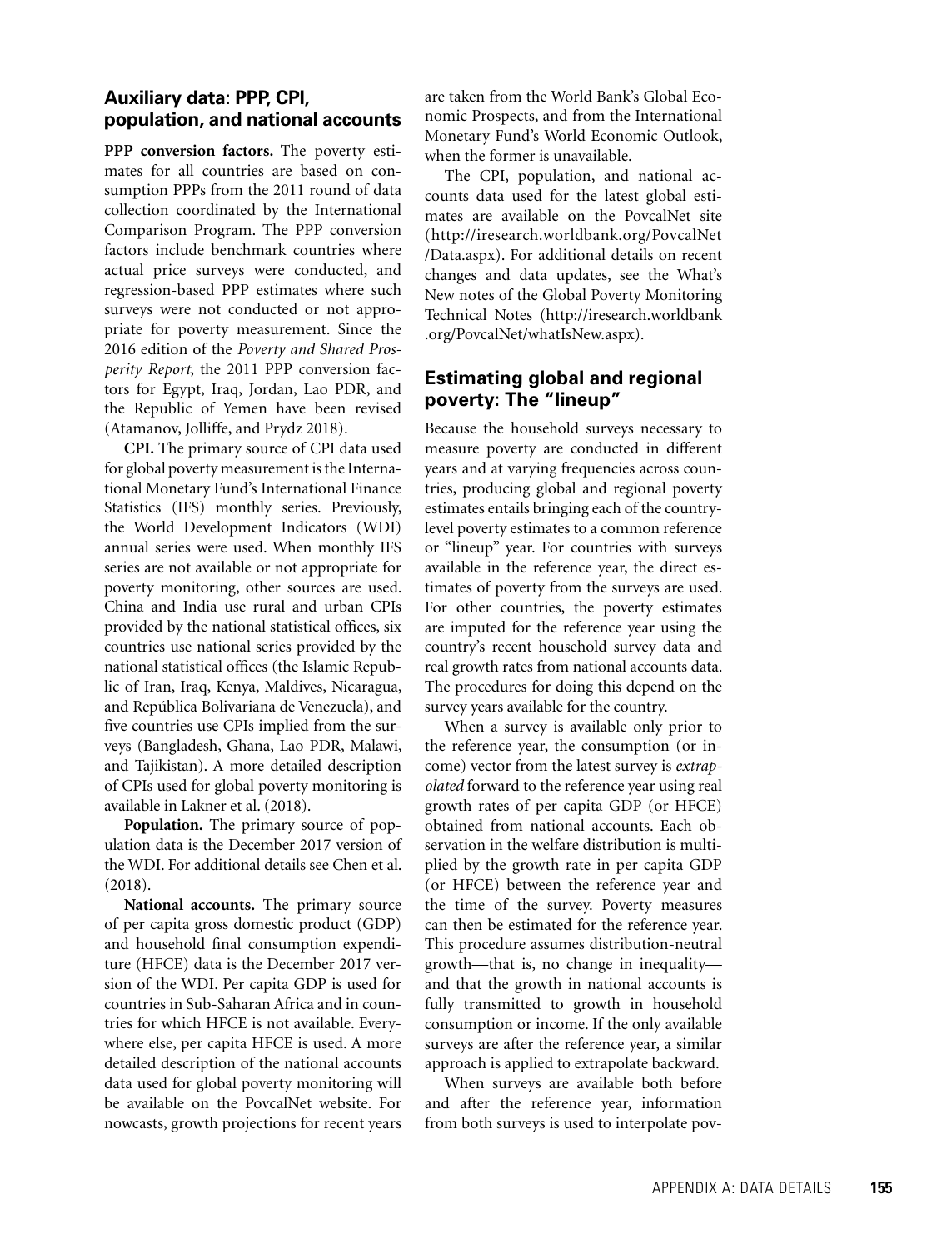erty. In these cases, the welfare vectors (that is, per capita consumption or income) from the two surveys are both lined up to the reference year using growth rates of per capita GDP (or HFCE). After this, the poverty rate is calculated for each of the two lined-up surveys and then averaged, with each point weighted by the relative distance of the survey year to the reference year. The surveys are lined up to the reference year using two different interpolation methods. The default method is applied when the growth in the survey mean between the two surveys is of the same sign as the real growth in per capita GDP (or HFCE) from the first survey to the reference year, and from the reference year to the second survey. With this default method, the growth in welfare from the time of the survey to the reference year is proportional to the relative growth in per capita GDP (or HFCE) over the same period. The first step entails imputing the survey mean at the reference year using the following formula:

$$
\mu_{t_r} = \mu_{t_1} + \frac{GDP_{t_r} - GDP_{t_1}}{GDP_{t_2} - GDP_{t_1}} * (\mu_{t_2} - \mu_{t_1}), \text{ (A.1)}
$$

where  $t_r$  indicates the reference year,  $t_1$  indicates the time of the first survey,  $t_2$  indicates the time of the second survey (such that  $t_2$  >  $t_r > t_1$ ), and  $\mu$  indicates the survey mean at  $t_1 > t_1$ , and  $\mu$  indicates the survey mean at the specified time. Upon computing  $\mu_{t_r}$ , each element of the welfare vector from the first  $\frac{1}{t}$ 

survey is grown or shrunk by the rate  $\frac{\mu_{t_r}}{\mu_{t_1}}$ ,  $\frac{a}{1}$ 

rate  $\frac{\mu_{t_r}}{\mu_{t_r}}$ . The alternative method involves in the extendent of the while each element of the welfare vector from the second survey is grown or shrunk by the extrapolating the consumption vector to the reference year for each of the two surveys using the real growth rates of per capita GDP (or HFCE). The mechanics of the extrapolation and interpolation are described in more detail in box 6.4 in Jolliffe et al. (2015).

## **A truly global approach to poverty measurement**

All economies are now included in the global poverty estimates. Previously, the practice was to assume that economies in the "rest of the world" category have zero extreme poverty. As pointed out in the Commission on Global Poverty report, this assumption is inconsistent with a "truly global" approach to poverty measurement (World Bank 2017b, 47). The Commission therefore advised the inclusion of all economies in the global poverty measures. For further discussion, see Ferreira, Lakner, and Sanchez (2017).

#### **Key poverty measurement issues**

There are many technical details on how global poverty is measured. Ferreira et al. (2016) provide a good overview of many of these issues, particularly concerning the valuation of the most recent IPL at US\$1.90 in 2011 PPPs. For a more in-depth discussion of select measurement and data issues, see also Jolliffe et al. (2015). Two key measurement concerns are discussed below. These two areas are currently being examined, and potential methodss for improvement are being considered.

#### **Consumption- and income-based measures of well-being**

National poverty rates are based on measures of consumption or income. Countries typically choose the measure that can be more accurately measured while balancing concerns about respondent burden. On the one hand, consumption measures of poverty require a wide range of questions and are thus more time consuming. Income measures, on the other hand, are difficult to obtain when a large fraction of the population works in the informal sector or is self-employed, and income data are not collected for tax purposes. This is frequently the case in poorer countries, which therefore often opt for using consumption (figure A.1). None of the low-income countries uses income, but this share increases to 10 percent, 40 percent, and 97 percent for lower-middle-, upper-middle-, and high-income countries, respectively. As living standards have improved, so has the share of countries using income-based measures of poverty, and it will likely continue to do so (figure A.1).

Both approaches to measuring poverty have advantages and disadvantages. The consumption approach is arguably more con-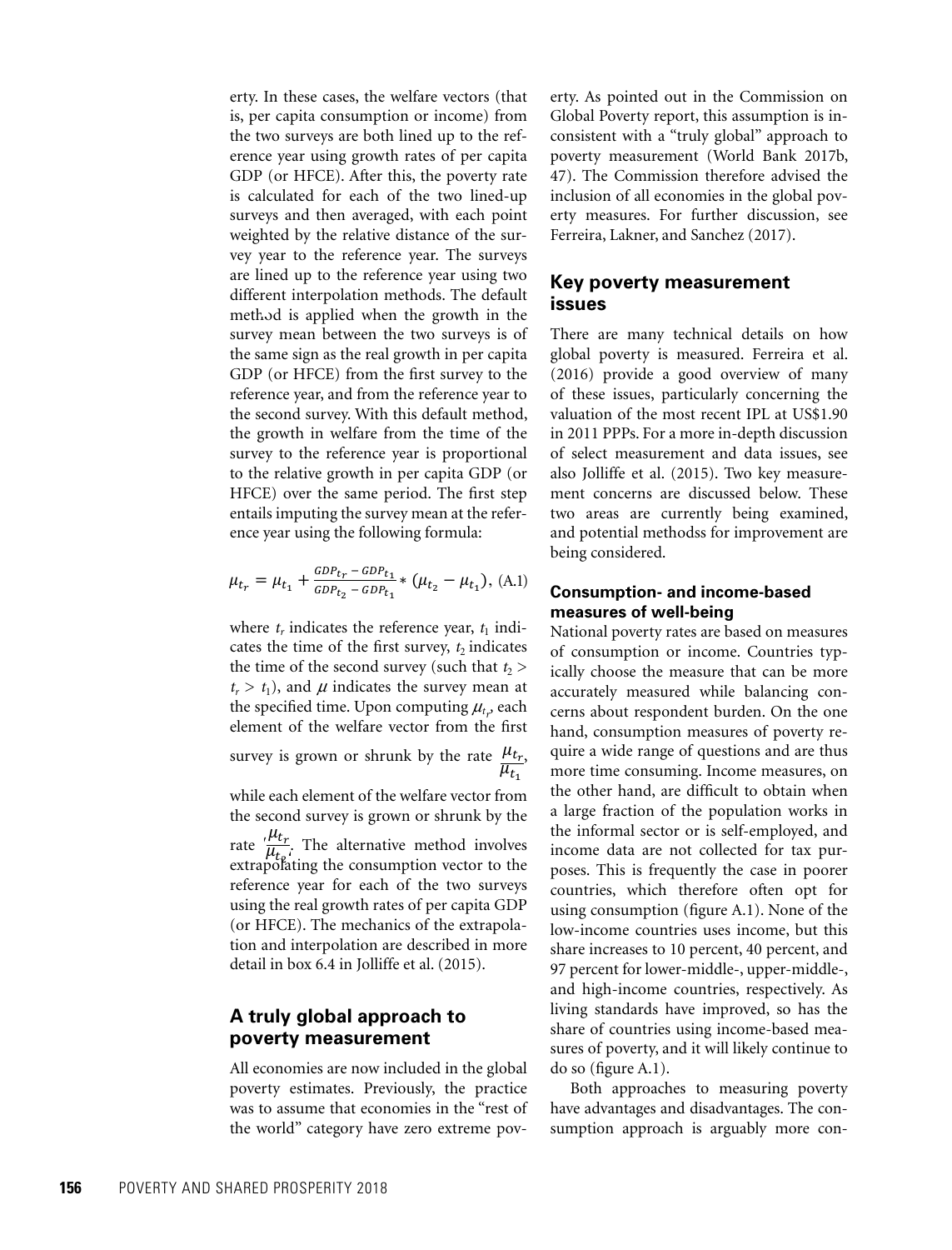#### **FIGURE A.1 Use of Income/Consumption to Measure Poverty**



*Source:* PovcalNet, World Bank, Washington, DC,<http://iresearch.worldbank.org/PovcalNet/>.

nected to economic welfare. Whereas income is valuable because it allows individuals to purchase goods, consumption is valuable for its own sake. Income measures of poverty also suffer from the disadvantage that incomes might be very low—even negative—in a given period. Negative incomes are often not an accurate depiction of the well-being of a household, so currently negative valuesare being discarded. This is particularly relevant for self-employed individuals who tend to experience large income shocks at greater frequencies. At a theoretical level, consumption will likely be smoothed to safeguard against such shocks, preventing consumption-based measures of poverty from being as vulnerable to large shocks as income-based measures. A household that has managed to save sufficient resources may not suffer greatly from a negative income shock. Consumption-based measures of poverty, conversely, are often more time demanding, require detailed price data, and often post fieldwork adjustments, such as rent imputations, which can matter greatly for the final poverty estimates. Income measures need not rely on more than a handful of questions and can, at times, be verified from other sources.

The differences between income and consumption measures matter for comparing trends and patterns in poverty. Given that incomes can be very low and negative, poverty

rates are typically higher when income is used rather than consumption. For a given poverty rate, poor households also tend to be further below the poverty line when income is used. This is explained by the earlier point about very low incomes: whereas it is plausible that households have a zero income in a given time period, subsistence requires a minimum level of consumption, which is strictly above zero. The differences also matter for nowcasting and making poverty projections for the future. Typically, such projections are made by assuming a fixed growth rate of household consumption/income over time. If some households have zero income or a negative income, then, regardless of how large growth rates are assumed to be, those households will never be projected to move out of poverty.

#### **Accounting for spatial price differences across and within countries**

Welfare is measured by aggregating a household's total value of consumption or total income over a defined time period and then dividing by household size. When converted at market exchange rates, US\$100 can buy different quantities and qualities of goods and services in say Nigeria than in the United States. When comparing poverty rates across countries, local currencies are converted to PPP dollars to account for differences in the pur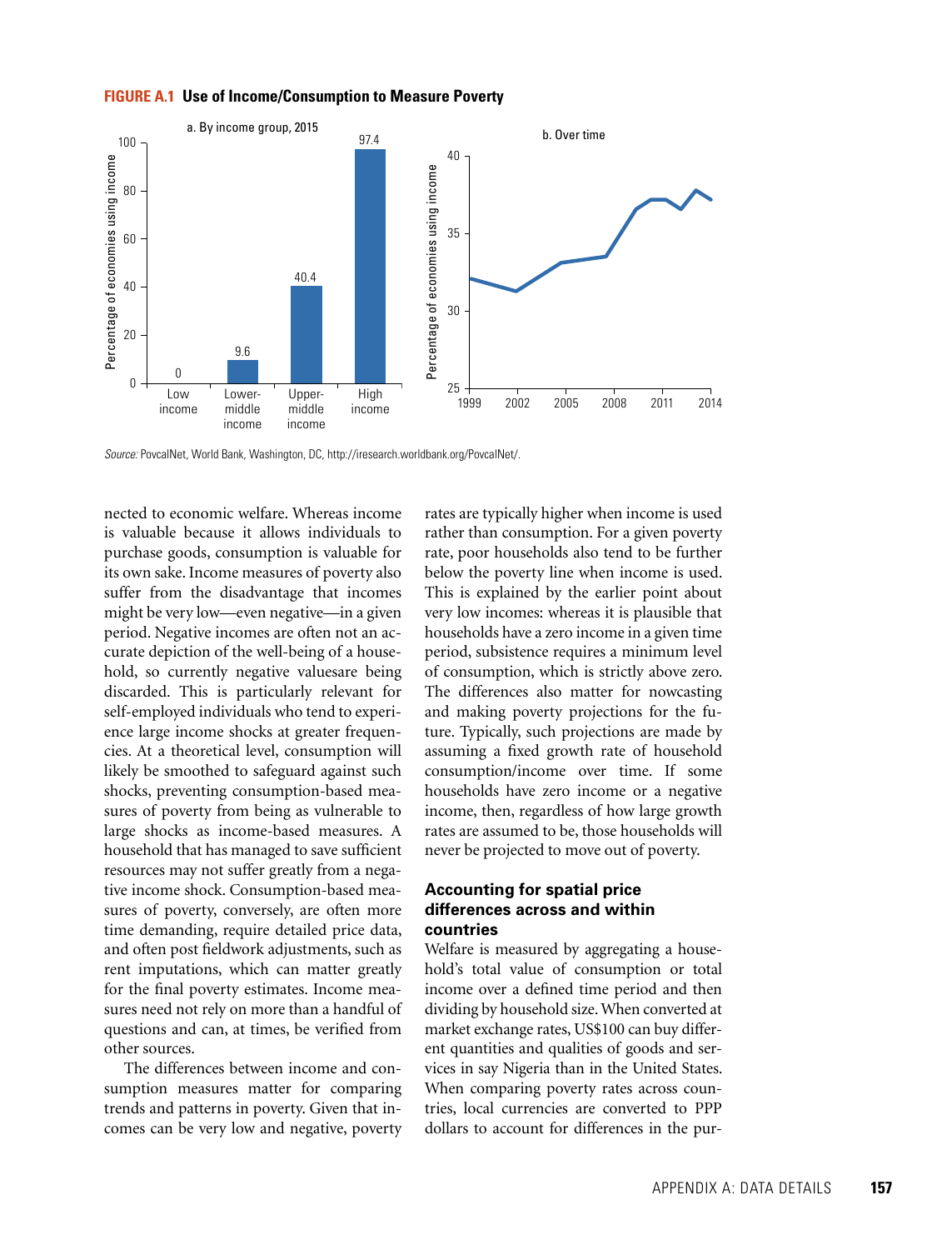chasing power across countries, ensuring that a dollar can purchase approximately the same bundle of goods and services across countries.

Important differences in price levels also appear *within* countries. Suppose a household pays \$1.00 for a kilo of rice in an urban center, whereas a rural household in the same country pays only \$0.50 for a similar quality and amount of rice. Assume more generally that prices for all goods are twice as high in urban areas. If both households consumed the same quantity of goods, and if one were to assess poverty on the basis of the selfreported value of goods and services consumed without accounting for these price differences, one would conclude that the rural household in this scenario is poorer than the urban household. From a welfare perspective, however, both households are consuming the same items and are at approximately the same level of well-being. To properly compare the welfare levels of the two households, one would need to account for the differences in price levels that the two households face.

This example highlights the importance of spatial price adjustments within countries. If certain households are deemed poorer solely because they face different price levels, then policy responses to poverty within countries may be misinformed. Because price differences can vary greatly within a country, accounting for regional price differences can have vast implications for subnational profiles of poverty, allocation of resources, and the design of poverty reduction strategies. As national poverty is falling in many countries around the world, it is becoming increasingly important to correctly identify the remaining areas where poverty reduction lags. Without spatial price adjustments, a national poverty line could overestimate poverty in areas with low prices, typically rural areas, and underestimate poverty in areas with high prices, typically urban areas.

Current measurement practices comprise a wide range of methods to account for differences in the cost of living across regions, or across rural and urban areas. Some countries peg prices to the price level of the capital region, or a large city. With this approach, the mean of the spatially adjusted welfare aggregate is larger than the mean without adjustments, essentially inflating the overall level of

well-being relative to other countries at the same nominal level of average consumption. Much work is yet to be done to assure that similar practices are applied in various countries. Ferreira et al. (2016) contains more information on the methods applied in different countries.

# **Data for global and regional poverty profiles**

The global poverty profile for 2015 in chapter 1 is an update of the global profile of the poor first reported in Castaneda et al. (2016) for 2013. The methodological details of poverty profiling are presented in the original paper. The current exercise uses the 2018 vintage of the GMD, covering 91 countries and more than 5.6 billion people, and lines up the survey-based poverty estimates to 2015. The exercise also uses recent population projections from the United Nations Department of Economic and Social Affairs to adjust (that is, post-stratify) the sampling weights to the "lineup" year.

For the Sub-Saharan Africa regional poverty profile, the analysis of demographic characteristics presented in this section builds on the harmonized 24-country data from the book *Poverty in a Rising Africa*. The book examines the trends in poverty and inequality in Sub-Saharan Africa using comparable surveys (Beegle et al. 2016). Of the 148 surveys conducted in 48 Sub-Saharan African countries between 1990 and 2012, two or more surveys were comparable in only 27 of 48 countries, and the data were available for 24 of the 27 countries. The current analysis adds Burundi (2006 and 2013) and Seychelles (2006 and 2013); uses more recent data for Cameroon (2014), Côte d'Ivoire (2015), Madagascar (2012), Rwanda (2013), and Togo (2015); and drops Mauritius, resulting in a 25-country sample with a slightly different compostion. For the set of countries and surveys included in the present analysis, the median year for the base period is 2004 and the median year for the terminal period is 2011. The countries represent 73 percent of the total population of Sub-Saharan Africa in 2015, and the average poverty rates for the two periods are 59.7 and 47.7 percent, respectively. These figures are different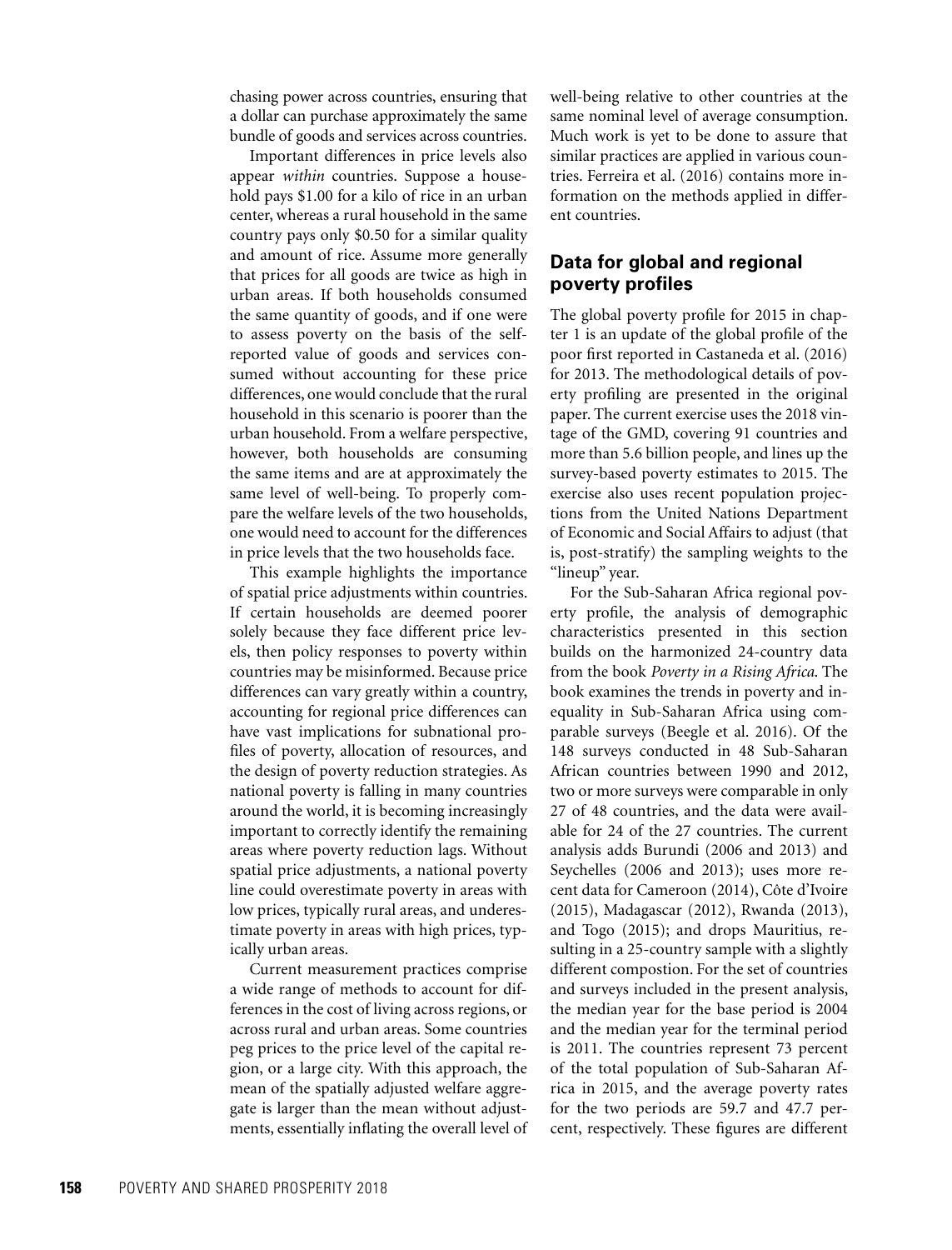from but close to the poverty rates for Sub-Saharan Africa around the same time—56.9 percent in 2002 and 44.9 percent in 2011 from PovcalNet. The discrepancy arises because PovcalNet includes a wider range of surveys.

# **Missing data on forcibly displaced persons**

Worldwide, it is estimated that there are nearly 70 million people in 2017 who have been forcibly displaced because of persecution, conflict, and generalized violence. Over the last 10 years, the number of forcibly displaced persons has increased by more than 50 percent (UNHCR 2018). As the number of forcibly displaced persons—refugees, asylum seekers, and internally displaced persons continues to increase, it becomes essential to measure their welfare for an accurate monitoring of global poverty. However, there are many challenges in monitoring the welfare of the displaced persons. Many countries do not count refugees as part of the usual resident population in the population census, and the census enumeration often excludes refugee camps and temporary reception centers where refugees are housed. The exclusion of refugees from the population census implies they are not a part of the sampling frame used in household surveys. Similarly, typical sample designs for household surveys used for poverty measurement explicitly exclude people living in institutions or camps and without an address.

Administrative registration databases maintained by government agencies or international organizations like the United Nations High Commissioner for Refugees are not well integrated into the data systems of national statistical offices throughout the world, nor do these data correspond well with definitions in household surveys. For example, the unit of record in administrative databases is typically a case (for example, border crossing that can occur multiple times for an individual) or application, which does not match the definition of a household, the unit of analysis for sample surveys. This difference makes administrative databases challenging to use as sampling frames of the population of displaced persons (Expert Group on Refugee and Internally Displaced Persons Statistics 2018).

Because of the low prevalence of refugees in general and their concentration in dense geographical pockets, it might be difficult to draw a nationally representative sample using conventional sampling methods. Refugees and internally displaced persons are highly mobile, especially when the crisis is unfolding, which complicates the survey effort. Even when the displaced households can be located, the nonresponse rate might be high because of their wariness of divulging personal information. The problem with nonresponse can become more severe when the survey needs to interview vulnerable populations like women (for example, for birth history) and children (for example, for anthropometric measures).

In sum, socioeconomic surveys on displaced persons are marked with incomplete coverage, unrepresentative samples, and possibly larger-than-usual sampling and nonsampling errors, which results in an underestimate of the level of global poverty and an undercount of the number of poor. To improve the ability to get a complete picture of the poverty situation in the world, and to understand how policy can affect the well-being of displaced persons, a first step is to ensure that they are included in population censuses and the national sample surveys of the country of their residence.

# **Chapter 2 data and methodology**

#### **Welfare aggregate**

The mean of the bottom 40 within each country refers to the average household per capita consumption or income among this segment of the population. The choice of consumption or income depends on the data available for each economy, and in most cases is consistent with the welfare aggregate used to measure poverty (see annex 2B, table 2B.1).

For China, shared prosperity is estimated by PovcalNet using grouped data. Because grouped data are provided separately for urban and rural populations, the bottom 40 percent of the national population must be estimated. The bottom 40 are identified using the national poverty gap and choosing a poverty line that corresponds to the threshold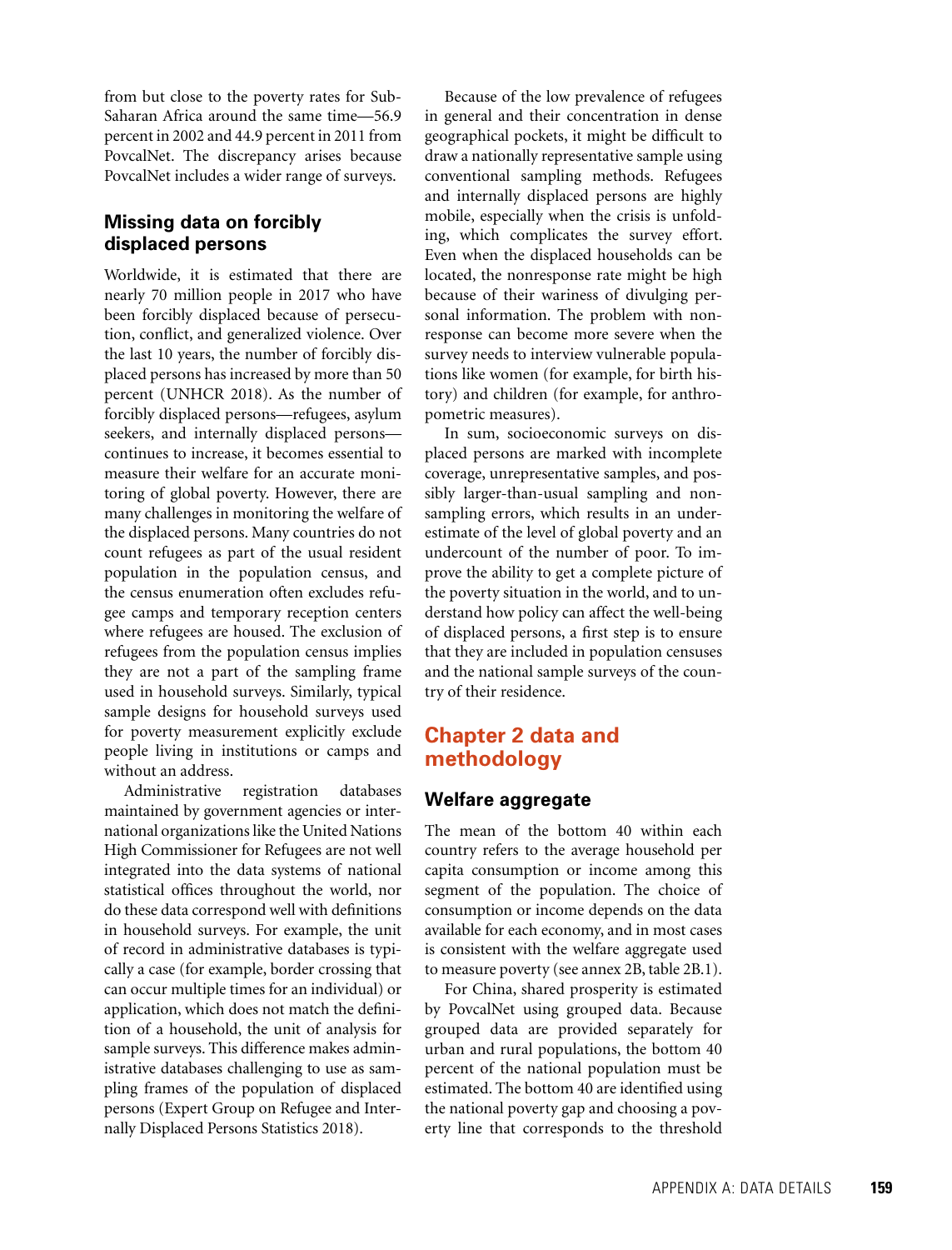consumption level of the national bottom 40 percent. PovcalNet uses a parametric Lorenz curve fitted to grouped data, with an adjustment for differences in price levels between urban and rural areas, and urban–rural population shares from the WDI. Because shared prosperity is estimated using grouped data for China, it is approximate and may differ from using official microdata (see Chen et al. 2018 for details).

In countries in Europe and Central Asia using household per capita income as the welfare aggregate, households with negative incomes are included when estimating shared prosperity.

## **Surveys used to calculate shared prosperity**

Among the 164 economies with a poverty estimate, significantly fewer have a shared

#### **FIGURE A.2 Shared Prosperity Indicators Are Less Likely in Economies at Lower GDP per Capita**



*Sources:* GDSP (Global Database of Shared Prosperity), fall 2018, World Bank, Washington, DC, http:// www.worldbank.org/en/topic/poverty/brief/global-database-of-shared-prosperity; PovcalNet (online analysis tool), World Bank, Washington, DC, http://iresearch.worldbank.org/PovcalNet/; WDI (World Development Indicators) (database), World Bank, Washington, DC, http://data.worldbank.org/products /wdi.

*Note:* Based on data on 164 economies in PovcalNet associated with direct estimates of poverty. Poverty rates are based on the PovcalNet 2015 lineup.

prosperity estimate because of stricter data requirements. Economies are included in the fall 2018 edition of the GDSP if the following requirements are met:

- Two relevant household surveys have been conducted and have yielded comparable data.
- Among comparable surveys, one must be conducted within two years of 2010, and the other within two years of 2015. For example, the Solomon Islands cannot be included because, although two rounds of a comparable household survey have been conducted (in 2005 and 2013), 2005 is more than two years from 2010. China is an exception to this rule because a survey break between 2012 and 2013 means that surveys conducted around 2010 and 2015 are not comparable. The shared prosperity period used for China is 2013–15.
- The period between the selected initial and end years should range between three and seven years. For example, a shared prosperity period of 2012–13 meets the second selection criterion but would not be allowed because it does not meet this third requirement.
- In cases where multiple surveys can fulfill these criteria, the most recent survey years are typically chosen.

# **Factors affecting the inclusion of economies in the GDSP**

The computation of the shared prosperity measure relies on frequent data collection, which may depend on the capacity of a national statistics office—often related to the level of development of a country. Among the 107 countries with a poverty rate below 10 percent in 2015 measured by the IPL, 78 also have a shared prosperity estimate for 2010–15 (figure A.2). Meanwhile, among 57 economies with a poverty rate at more than 10 percent, only 13 have a shared prosperity indicator.

Population coverage is also limited among economies grouped by other World Bank country categories, such as vulnerable, poor, or small nations. For example, a shared prosperity measure is not available on any of the 15 small island nations.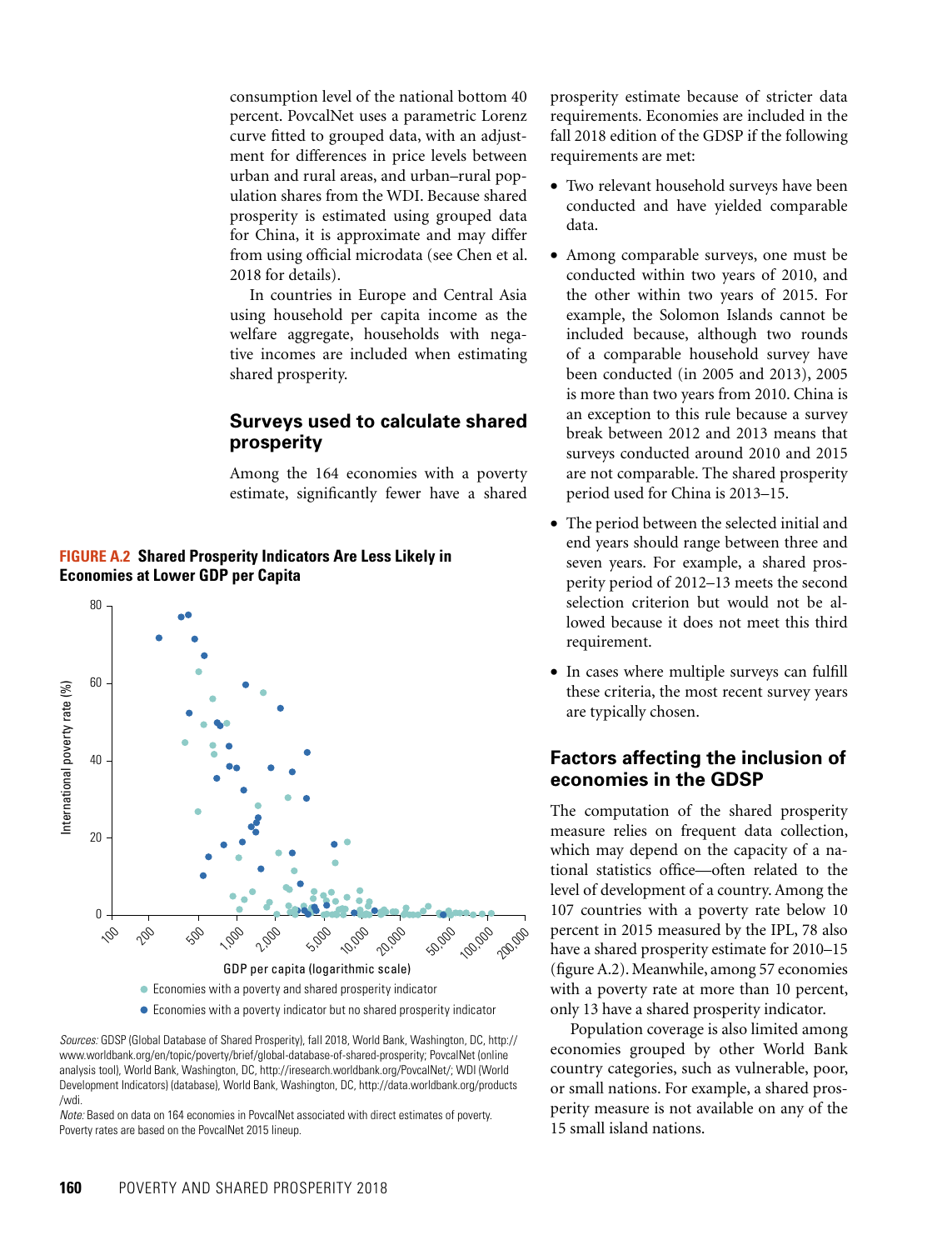# **Comparison of shared prosperity across rounds of GDSP**

Comparing the performance in shared prosperity across rounds has limitations. The current release of the GDSP includes 91 countries. Since the circa 2008–13 GDSP used in *Poverty and Shared Prosperity 2016* (World Bank 2016b), 19 countries have been added, and 10 countries removed because they no longer fulfill the data requirements (table A.2). Of the 72 economies occurring in both rounds, the shared prosperity measure has not been updated in five—Mexico, Montenegro, Nicaragua, Rwanda, and Togo because no new surveys have become available or, in the case of Mexico, because of a break in the survey series. A comparison of shared prosperity indicators can be carried out in 67 economies across rounds.

The country sample changed across the releases of the GDSP for two main reasons:

- 1. Data requirements were met in one round but not in the next because appropriate data within the established time frame were not available or because of a lack of data comparability. Between circa 2008– 13 and circa 2010–15, 10 countries were removed for these reasons.
- 2. Some countries that did not previously meet data requirements do so now. Between circa 2008–13 and circa 2010–15, 19 countries were added for this reason. This occurs when countries collect new household surveys, following a long gap.

Despite these challenges, the fall 2018 GDSP contains updated values of shared prosperity for three-quarters of the sample (67 countries) used in *Poverty and Shared Prosperity 2016* (World Bank 2016b)*.* Econ-

#### **TABLE A.2 Shared Prosperity Availability across Rounds**

| <b>GDSP</b> round                      | Number of<br>economies |
|----------------------------------------|------------------------|
| Circa 2008-13                          | 82                     |
| Removed                                | 10                     |
| hehhA                                  | 19                     |
| Circa 2010-15                          | 91                     |
| Circa 2008–13 and circa 2010–15        | 72                     |
| With updated shared prosperity measure | 67                     |

omies with data updates were mainly in Europe and Central Asia, Latin America and the Caribbean, and other high-income countries (the rest of the world). Therefore, only in these regions can trends in shared prosperity be reliably examined. At the other extreme, new household survey data in the Middle East and North Africa and in Sub-Saharan Africa are scarcer, and shared prosperity estimates were updated in only one country per region following the publication of *Poverty and Shared Prosperity 2016*.

# **Chapter 3 data and methodology**

# **Poverty rates at higher poverty lines**

The poverty estimates at the higher poverty lines presented in chapter 3 are extracted from PovcalNet. See the discussion in the chapter 1 section of this appendix for details on household surveys, auxiliary data, and measurement issues. For India, the poverty estimates are extrapolated using 2011–12 survey data and the pass-through rate described in box 1.3 in chapter 1. Poverty rates at the societal poverty line are also estimated from PovcalNet.

# **Database of harmonized national poverty lines**

A database of harmonized national poverty lines is used to derive the societal poverty line presented in chapter 3. Jolliffe and Prydz (2016) construct a set of national poverty lines by combining national poverty headcounts from national sources, reported in the World Bank's databases, with corresponding consumption and income distributions from PovcalNet used for international poverty estimates. Because the consumption and income distributions used are all expressed in per capita PPP terms, the estimated national poverty lines are all expressed in comparable per capita PPP dollars. The national poverty lines are harmonized in terms of the unit of measure in the sense that they are all expressed in per capita terms.

Following this approach, rather than collecting publicly reported poverty lines, al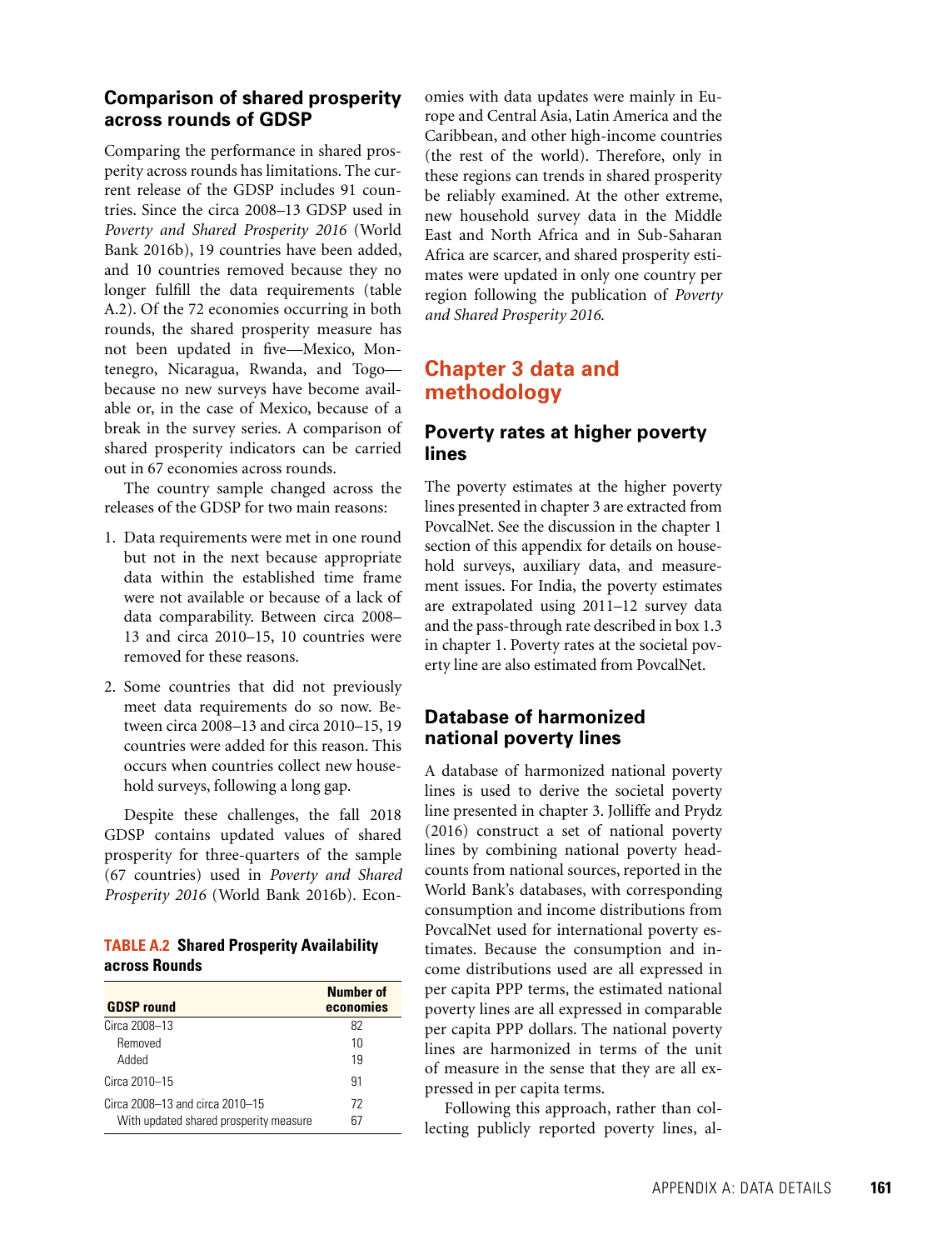lows for a substantial increase of the set of countries for which we have national poverty thresholds. This approach also results in a series of historic and current poverty lines that allows one to subset on a specific year corresponding to the most recent International Comparison Program reference year (for example, 2011).

Subsetting on national poverty lines closest to 2011 both provides recent socioeconomic assessments of basic needs and reduces the reliance on CPI data for lining up the poverty lines to a common year. The larger database contains 864 harmonized national poverty lines. The analysis of the circa-2011 national poverty lines for the lower-middle-income and upper-middleincome country lines is based on a subsample of 126 lines; and the estimation of the societal poverty line, discussed in this chapter, is based on a subsample of 699 harmonized national poverty lines. For more details on the construction of the database of harmonized national poverty lines, see Jolliffe and Prydz (2016); and for discussion of the data underlying the estimation of the societal poverty line, see Jolliffe and Prydz (2017). For a discussion of the precision of these harmonized lines, see the online appendix to their paper at [https://static-content.springer.com](https://static-content.springer.com/esm/art%3A10.1007%2Fs10888-016-9327-5/MediaObjects/10888_2016_9327_MOESM1_ESM.pdf) [/esm/art%3A10.1007%2Fs10888-016-9327-5](https://static-content.springer.com/esm/art%3A10.1007%2Fs10888-016-9327-5/MediaObjects/10888_2016_9327_MOESM1_ESM.pdf) [/MediaObjects/10888\\_2016\\_9327\\_MOESM1\\_](https://static-content.springer.com/esm/art%3A10.1007%2Fs10888-016-9327-5/MediaObjects/10888_2016_9327_MOESM1_ESM.pdf) [ESM.pdf](https://static-content.springer.com/esm/art%3A10.1007%2Fs10888-016-9327-5/MediaObjects/10888_2016_9327_MOESM1_ESM.pdf).

# **Chapter 4 data and methodology**

Chapter 4 uses data from the harmonized household surveys from the 2017 edition of the GMD. Surveys have been included in the multidimensional poverty analysis if they satisfy the following criteria:

- They include a monetary welfare measure (consumption or income) and indicators on education and service access that may be used to construct a multidimensional poverty measure.
- The surveys were conducted within three years of 2013, that is, from 2010 to 2016. The circa 2013 restriction strikes a balance between maximizing country coverage of

indicators and maintaining cross-country comparability.

Most of the surveys used in the analysis were conducted during 2012–14 (88 countries). No household income and expenditure survey data were available for the populous African countries of Nigeria and Sudan in the 2010–16 period, which explains the low regional population coverage in Sub-Saharan Africa (see table 4.4). The population coverage for the rest of the world category is small because of limited coverage in the GMD. Because of the selection criteria above, the set of countries differs from that in chapter 1.

# **Differences from chapter 1 poverty estimates**

The extreme poverty rates (headcount ratios) reported in this chapter cannot be compared to the information presented in chapter 1 for three practical and methodological reasons. First, if a survey was available for a country in both 2013 and 2015, the 2013 data are used in this chapter to minimize the overall dispersion in survey years. Second, to examine the simultaneous incidence of deprivations, only unit-record data are used in this chapter, which limits the number of countries considered. In contrast, grouped data also enter into the estimation of the global poverty rate reported in chapter 1 if unit-record data are unavailable. China is a notable example where only grouped data are available. This explains the low population coverage of the East Asia and Pacific region in this chapter. Third, PovcalNet relies on recent surveys to impute the headcount ratio for the lineup year, 2015, assuming distribution-neutral growth. These adjustments are not made in this chapter because the lineup process cannot be applied to the other indicators of well-being. A full list of the countries for which different surveys are used in chapter 1 (for the 2015 estimates) and chapter 4 is included in table A.3.

# **Six-country sample**

The extended multidimensional analyses covering five dimensions of poverty are based on the household surveys for the six countries in table A.4. Except for Iraq, the surveys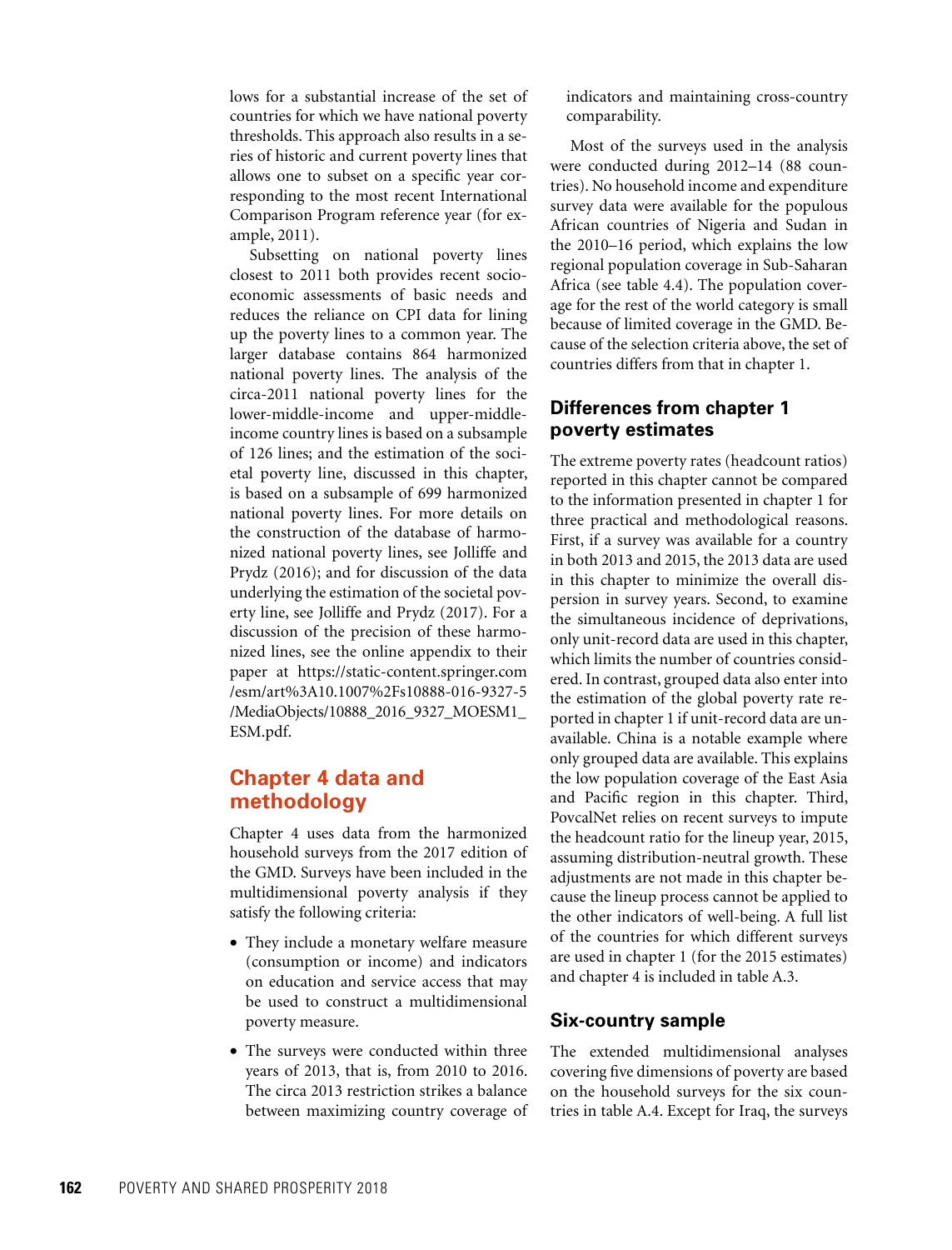| <b>Country/economy</b> | <b>Survey used in chapter 4</b> | Survey(s) used in chapter 1<br>for extreme poverty |
|------------------------|---------------------------------|----------------------------------------------------|
| Argentina              | <b>EPHC 2014</b>                | EPHC 2014 and EPHC 2016                            |
| Armenia                | <b>ILCS 2013</b>                | <b>ILCS 2015</b>                                   |
| Austria                | EU-SILC 2014                    | <b>EU-SILC 2016</b>                                |
| Bangladesh             | <b>HIES 2010</b>                | HIES 2010 and HIES 2016                            |
| <b>Belarus</b>         | HHS 2013                        | <b>HHS 2015</b>                                    |
| Belgium                | EU-SILC 2014                    | <b>EU-SILC 2016</b>                                |
| Bhutan                 | <b>BLSS 2012</b>                | BLSS 2012 and BLSS 2017                            |
| <b>Bolivia</b>         | EH 2014                         | EH 2015                                            |
| <b>Brazil</b>          | PNAD 2014                       | <b>PNAD 2015</b>                                   |
| Chile                  | <b>CASEN 2013</b>               | <b>CASEN 2015</b>                                  |
| Colombia               | GEIH 2014                       | GEIH 2015                                          |
| Costa Rica             | <b>ENAHO 2014</b>               | <b>ENAHO 2015</b>                                  |
| Croatia                | EU-SILC 2014                    | EU-SILC 2016                                       |
| Cyprus                 | EU-SILC 2014                    | <b>EU-SILC 2016</b>                                |
| Czech Republic         | EU-SILC 2014                    | <b>EU-SILC 2016</b>                                |
| Denmark                | EU-SILC 2014                    | EU-SILC 2016                                       |
| Dominican Republic     | <b>ENFT 2013</b>                | <b>ENFT 2015</b>                                   |
| Ecuador                | ENEMDU 2014                     | ENEMDU 2015                                        |
| Egypt, Arab Rep.       | <b>HIECS 2012</b>               | <b>HIECS 2015</b>                                  |
| El Salvador            | EHPM 2014                       | EHPM 2015                                          |
| Estonia                | EU-SILC 2014                    | <b>EU-SILC 2016</b>                                |
| Ethiopia               | <b>HICES 2010</b>               | <b>HICES 2010 &amp; HICES 2015</b>                 |
| Finland                | <b>EU-SILC 2014</b>             | <b>EU-SILC 2016</b>                                |
| France                 | EU-SILC 2014                    | <b>EU-SILC 2016</b>                                |
| Gambia, The            | <b>IHS 2010</b>                 | IHS 2010 and IHS 2015                              |
| Georgia                | <b>HIS 2013</b>                 | <b>HIS 2015</b>                                    |
| Germany                | <b>EU-SILC 2012</b>             | <b>EU-SILC 2016</b>                                |
| Greece                 | EU-SILC 2014                    | <b>EU-SILC 2016</b>                                |
| Honduras               | EPHPM 2013                      | <b>EPHPM 2015</b>                                  |
| Hungary                | EU-SILC 2014                    | <b>EU-SILC 2016</b>                                |
| Indonesia              | SUSENAS 2016                    | SUSENAS 2015                                       |
| Iran, Islamic Rep.     | <b>HEIS 2013</b>                | <b>HEIS 2014</b>                                   |
| Ireland                | EU-SILC 2014                    | EU-SILC 2016                                       |
| Italy                  | EU-SILC 2014                    | <b>EU-SILC 2016</b>                                |
| Kazakhstan             | HBS 2013                        | <b>HBS 2015</b>                                    |
| Kosovo                 | <b>HBS 2013</b>                 | <b>HBS 2015</b>                                    |
| Kyrgyz Republic        | <b>KIHS 2013</b>                | <b>KIHS 2015</b>                                   |
| Latvia                 | EU-SILC 2014                    | <b>EU-SILC 2016</b>                                |
| Lithuania              | EU-SILC 2014                    | EU-SILC 2016                                       |
| Luxembourg             | EU-SILC 2014                    | <b>EU-SILC 2016</b>                                |
| Malta                  | EU-SILC 2014                    | <b>EU-SILC 2016</b>                                |
| Mexico                 | <b>ENIGH 2012</b>               | ENIGH 2014 and ENIGH 2016                          |
| Moldova                | <b>HBS 2013</b>                 | <b>HBS 2015</b>                                    |
| Mongolia               | <b>HSES 2016</b>                | HSES 2014 and HSES 2016                            |
| Montenegro             | HBS 2013                        | <b>HBS 2014</b>                                    |
| Netherlands            | EU-SILC 2014                    | <b>EU-SILC 2016</b>                                |
| Norway                 | EU-SILC 2014                    | <b>EU-SILC 2016</b>                                |
| Pakistan               | <b>PSLM 2013</b>                | PSLM 2013 and PSLM 2015                            |
| Paraguay               | <b>EPH 2014</b>                 | EPH 2015                                           |
| Peru                   | <b>ENAHO 2014</b>               | <b>ENAHO 2015</b>                                  |
| Portugal               | EU-SILC 2014                    | <b>EU-SILC 2016</b>                                |
| Romania                | <b>HBS 2013</b>                 | <b>EU-SILC 2016</b>                                |
| Russian Federation     | <b>HBS 2013</b>                 | <b>HBS 2015</b>                                    |
| Serbia                 | <b>HBS 2013</b>                 | <b>HBS 2015</b>                                    |
| Slovak Republic        | EU-SILC 2014                    | <b>EU-SILC 2016</b>                                |
| Slovenia               | EU-SILC 2014                    | <b>EU-SILC 2016</b>                                |

# **TABLE A.3 Surveys Used in Chapter 1 and Chapter 4 in Cases Where Different Survey Rounds Are Used**

*(continued)*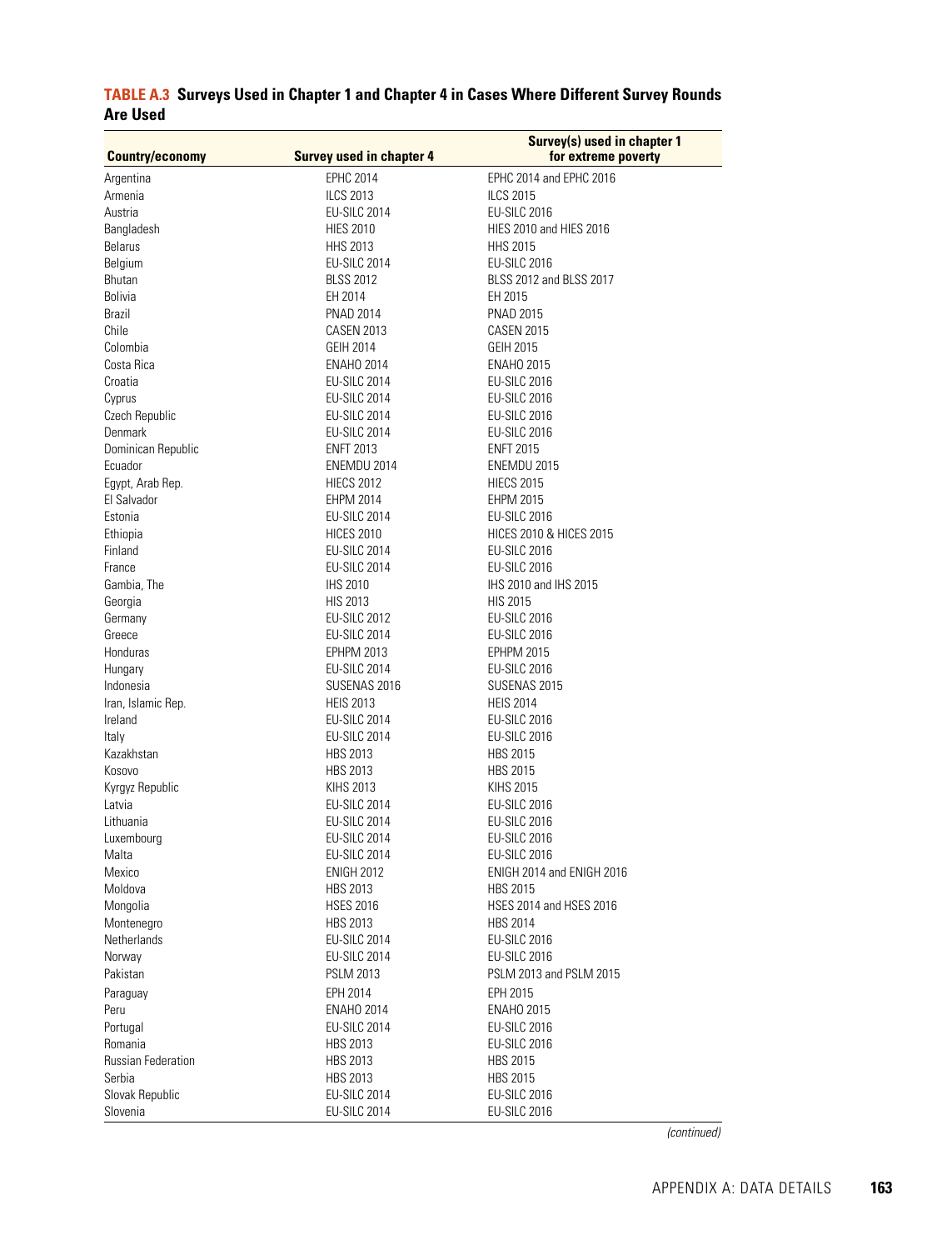| <b>Country/economy</b> | <b>Survey used in chapter 4</b> | Survey(s) used in chapter 1<br>for extreme poverty |
|------------------------|---------------------------------|----------------------------------------------------|
| Spain                  | <b>EU-SILC 2014</b>             | <b>EU-SILC 2016</b>                                |
| Sri Lanka              | <b>HIES 2016</b>                | HIES 2012 and HIES 2016                            |
| Sweden                 | <b>EU-SILC 2014</b>             | <b>EU-SILC 2016</b>                                |
| Switzerland            | <b>EU-SILC 2014</b>             | <b>EU-SILC 2016</b>                                |
| Thailand               | SES 2013                        | SES 2015                                           |
| Turkey                 | <b>HICES 2013</b>               | <b>HICES 2015</b>                                  |
| Uganda                 | <b>UNHS 2012</b>                | UNHS 2012 and UNHS 2016                            |
| Ukraine                | <b>HLCS 2013</b>                | <b>HLCS 2015</b>                                   |
| United Kingdom         | <b>EU-SILC 2014</b>             | <b>EU-SILC 2016</b>                                |
| Uruguay                | ECH 2014                        | ECH 2015                                           |
| Vietnam                | <b>VHLSS 2014</b>               | <b>VHLSS 2014 and VHLSS 2016</b>                   |
| West Bank and Gaza     | <b>PECS 2011</b>                | PECS 2011 and PECS 2016                            |

**TABLE A.3 Surveys Used in Chapter 1 and Chapter 4 in Cases Where Different Survey Rounds Are Used** *(continued)*

*Source:* GMD (Global Monitoring Database), Global Solution Group on Welfare Measurement and Capacity Building, Poverty and Equity Global Practice, World Bank, Washington, DC.

*Note:* Only economies where different survey rounds are used for chapter 4 and the 2015 poverty estimates of chapter 1 are listed. For economies where EU-SILC is used, the income data is from the year prior to the survey. For example, the EU-SILC 2016 survey uses data from 2015. Romania is the only economy where both the survey year and the type of survey differ from chapter 1 to chapter 4.

are not the same surveys used for official national poverty estimates. Therefore, the monetary poverty headcounts cited in this section may vary from official estimates.

## **Definitions of indicators**

#### **Monetary poverty**

• **Income per capita.** A person is considered deprived if the household consumption or income per person per day falls below the IPL, currently set at US\$1.90 in 2011 PPPs.

#### **Education**

• **Child school enrollment.** Individuals are considered deprived if they live in a household in which at least one schoolaged child up to the age of grade 8 is not enrolled in school. If a household has no

**TABLE A.4 Household Surveys, Six-Country Sample**

| <b>Country</b> | Year        | <b>Survey</b>                        |
|----------------|-------------|--------------------------------------|
| Ecuador        | $2013 - 14$ | Encuesta de Condiciones de Vida      |
| Indonesia      | 2014        | Indonesian Family Life Survey        |
| Iraq           | 2012        | Iraq Household Socio-Economic Survey |
| Mexico         | 2009-12     | Mexican Family Life Survey           |
| Tanzania       | $2012 - 13$ | National Panel Survey                |
| Uganda         | $2013 - 14$ | Uganda National Panel Survey         |

child up to this age, this indicator is not applicable, and the deprivation in the education dimension is measured solely using the adult school attainment indicator.

• **Adult school attainment.** Individuals are considered deprived if no adult (at or above the age one is normally at when attending the ninth grade) in the household has completed primary education.

#### **Access to basic infrastructure**

- **Electricity.** A person is considered deprived if the household has no access to electrification from any source, that is, grid electricity or self-generation.
- **Limited-standard drinking water.** A person is considered deprived if the household has no access to even a limited standard of drinking water. For a selection of countries, a variation closer to the Sustainable Development Goals' safely managed drinking water concept is available: a household is considered deprived if it has no access to basic drinking water (a limitedstandard source that is within a round-trip time of 30 minutes).
- **Limited-standard sanitation.** A person is considered deprived if the household has no access to even a limited standard of san-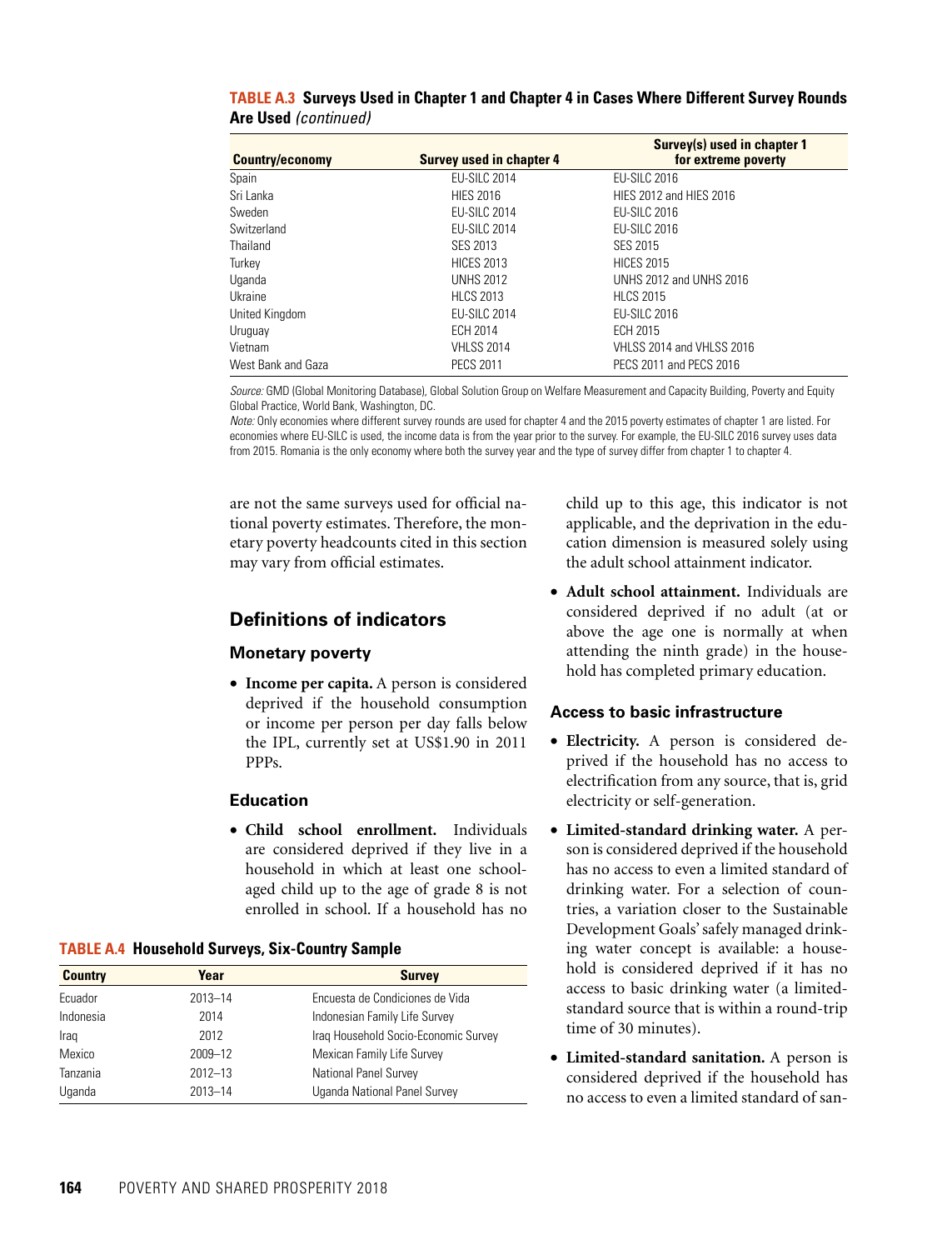itation facilities, that is, a sanitation facility that hygienically separates excreta from human contact. For a selection of countries, exclusivity of the facility is also taken into consideration. In those countries, a household is considered deprived if it lacks a limited-standard facility that is used only by members of the same household. The addition of this criterion to "limited" is called "basic sanitation."

#### **Health and nutrition**

- **Birth delivery.** A person is considered deprived if any woman in the household between the ages of 15 to 49 has given birth (live) in the previous 36 months, and the delivery did not occur in a formal facility.
- **Vaccination.** A person is considered deprived if the household has any child between the ages of 12 to 59 months who has not received a third diphtheria-pertussistetanus vaccination.
- **Child stunting.** A person is considered deprived if the household has any child between the ages of 0 to 59 months who is stunted (the height-for-age Z-score is below −2, that is, more than two standard deviations below the reference population median).
- **Undernourishment.** A person is considered deprived if any woman between the ages of 15 to 49 in the household is undernourished (her body mass index is below 18.5 [underweight]).

The measure of access to formal health care is not applicable to all households because a significant share of households have not experienced a birth in the previous three years or do not have a child younger than 5 years. For such households, access to health services is approximated by the share of individuals in applicable households in the same community who are observed to be deprived. The deprivation threshold for the rate of health service access is set such that the share of individuals in nonapplicable households that are classified as deprived equals the national share of deprived individuals in applicable households who actually experienced

a recent birth or have a child younger than 6 years.

#### **Security**

- **Incidence of crime.** A person is considered deprived if anyone in the household has experienced crime in the previous year or lives in a neighborhood where at least 20 percent of households contain at least one individual who experienced crime in the previous year.
- **Incidence of natural disaster.** Individuals are considered deprived if their household has experienced a severe shock (a loss of income, property, or livestock) because of drought, flooding, earthquake, or other natural disaster in the previous 12 months.

# **Chapter 5 data and methodology**

This section uses the harmonized household surveys from the 2016 release, circa 2013 data, edition of the GMD. Even though GMD data for circa 2013 was used for chapters 4 and 5, the set of countries covered differs because different variables are required for the analysis. The combined sample of the data used in chapter 5 contains records representing 5.2 billion individuals in 89 countries, with estimates of poverty figures lined up—that is, extrapolated—to 2013 and then updated to 2016. The data include welfare aggregates based on a money metric, either household per capita consumption or income, depending on the concept used in each country (see chapter 1 discussion above for details). Nearly 83 percent of the sample originates in middle-income countries. East Asia and Pacific and South Asia account for nearly two-thirds of the sample. The GMD sample has a high regional coverage of developing countries in East Asia and Pacific, South Asia, Latin America and the Caribbean, and Europe and Central Asia (above 87 percent) and partial coverage of Sub-Saharan Africa (74 percent). Additional labor data from the International Income Distribution dataset were merged for 17 countries in Sub-Saharan Africa (Muñoz